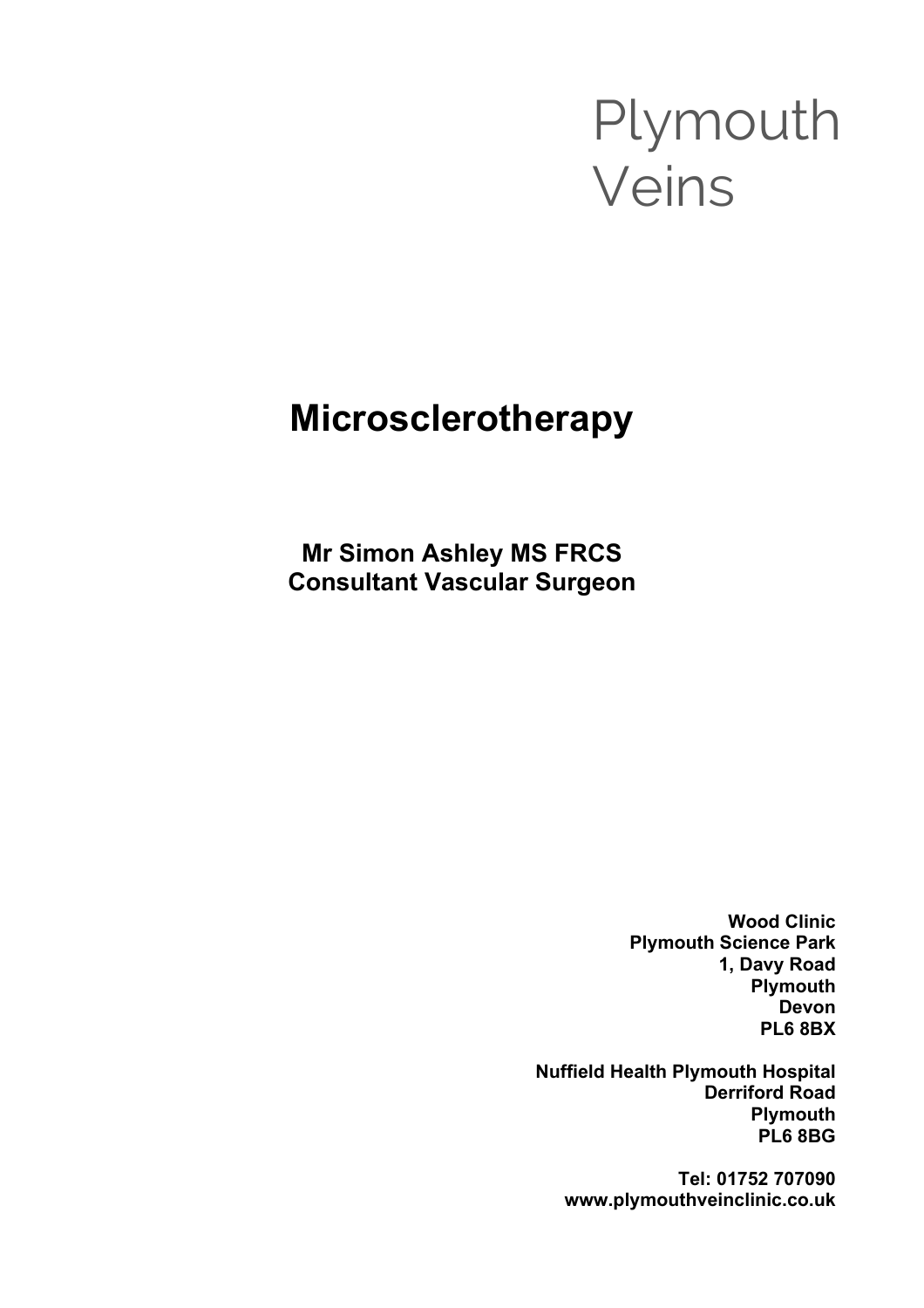## **What is Microsclerotherapy?**

Microsclerotherapy is a procedure used for the removal of surface veins and spider veins. Vein specialists regard this treatment as the most effective method of managing thread veins on the legs. Laser treatment, which works well on the upper part of the body, is much less effective for thread veins on the legs.

#### **Who does the treatment?**

Sclerotherapy is carried out by an experienced consultant vascular surgeon.

#### **Preparation for treatment**

The legs should be clean with no moisturisers or other skin preparations applied. These may cause the medical compression stockings to fall down after treatment! The legs should not be shaved for three days before or after a treatment session to minimise damage to the skin, which can cause more thread veins to grow. It is best to come wearing a pair of trousers or long skirt to cover your legs and the stockings which will be applied after the treatment. For your own interest you may like to take photographs of your legs prior to treatment. It is always difficult to remember how bad they were!

#### **What happens during treatment?**

A sclerosing solution (Fibrovein®) is injected into the veins using a very fine needle. This sclerosing agent has an irritant effect on the lining of the veins causing the walls of the veins to stick together. Blood stops flowing through the veins, which then are absorbed by the body's natural defence mechanisms over a period of three months. The blood is then directed back to the deeper venous system.

### **What happens following treatment?**

At the end of the session you should put on a pair of class 1 medical compression hold up stockings which we will provide for you as part of your treatment. These should be worn for 1 - 2 days following each treatment session, although they may be removed at night and for baths or showers. A shower can be taken later in the day. Please bring your stockings back to the clinic when you attend for your subsequent treatment sessions. We can supply you with more stockings but there would be an additional charge for these.

A course of treatment is required with sessions of sclerotherapy at intervals of one to two weeks or more. Typically, 4-8 sessions will be required depending upon the extent of the veins.

#### **What to expect following treatment**

Bruising appears in some treated veins and can last from two weeks to three months depending on the size of the blood vessels treated. Due to bruising following injections treated areas can look worse before they improve and it is necessary to be patient to obtain a good result. We can sometimes improve the appearance by pricking the treated veins with a needle and removing the bruise. The duration of bruising varies greatly from person to person.

The vessels can feel tender for a few days and mild analgesia such as Nurofen or paracetamol can be taken. Larger veins may require stronger compression for longer.

It is usually advisable to leave a one to two-week period between treatments on the same area to allow bruising to settle.

#### **Complications following treatment**

Certain areas are susceptible to swelling, particularly the ankle and knee areas. This settles spontaneously. Occasionally the thicker bruises in larger veins, which can remain for several months, may cause brown discolouration of the skin. This could take up to a year to fade.

It is possible for larger vessels to develop a small degree of thrombophlebitis where the vessel can feel hard, warm and a little sore. These resolve spontaneously and only simple analgesia is required.

Very rarely a small area of redness with a white or black centre, with some throbbing, may appear two to three weeks after a treatment session. You should notify the surgeon immediately if this occurs. Prompt treatment with antibiotics prevents progression. Rarely, an injection-site ulcer may develop.

If blisters are apparent when bandages or stockings are removed this is due to friction between the stocking and the skin. The blisters should be left alone and kept clean and dry to resolve spontaneously.

2